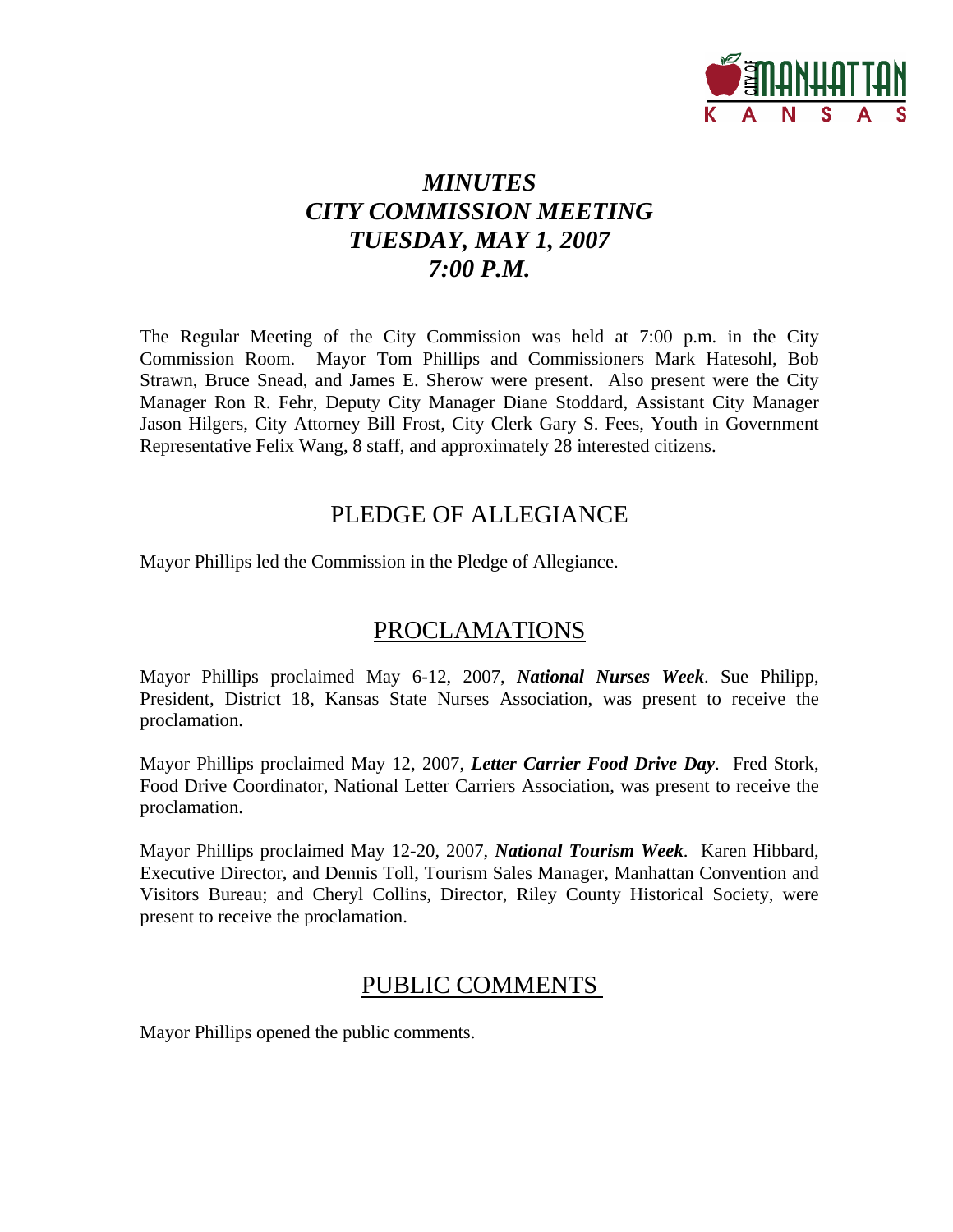## PUBLIC COMMENTS *(CONTINUED)*

Karen Mayse, 3340 Newbury Street, President, League of Women Voters, provided information on the role of the League and thanked the Commission for its service.

Dee R. Ross, 2304 Brockman Street, asked the Commission if Dial used the proper procedures in removing asbestos from the old buildings demolished in the north Redevelopment Project Area. He also asked about the trees that were destroyed along Third and Fourth Streets; inquired about the proposed increase for the gas franchise fee; and, provided a newspaper article from the Kansas City Star regarding the constitutionality of a smoking ban.

Jason Hilgers, Assistant City Manager and Redevelopment Coordinator, provided additional clarification on the redevelopment project and the proposed franchise agreement with Westar Energy, Inc.

Mayor Phillips recognized Felix Wang, Youth in Government representative.

Hearing no other comments, Mayor Phillips closed the public comments.

## COMMISSIONER COMMENTS

Commissioner Strawn thanked Karen Mayse, President, League of Women Voters, and asked that the League help improve voter turnout.

Mayor Phillips announced the upcoming Riley County Relay for Life reception at the Holiday Inn and mentioned the annual Relay for Life event to be held at Memorial Stadium.

### CONSENT AGENDA

(\* denotes those items discussed)

#### **MINUTES**

The Commission approved the minutes of the Regular City Commission Meeting held Tuesday, April 17, 2007.

#### **CLAIMS REGISTER NO. 2590**

The Commission approved Claims Register No. 2590 authorizing and approving the payment of claims from April 11, 2007, to April 24, 2007, in the amount of \$3,259,607.63.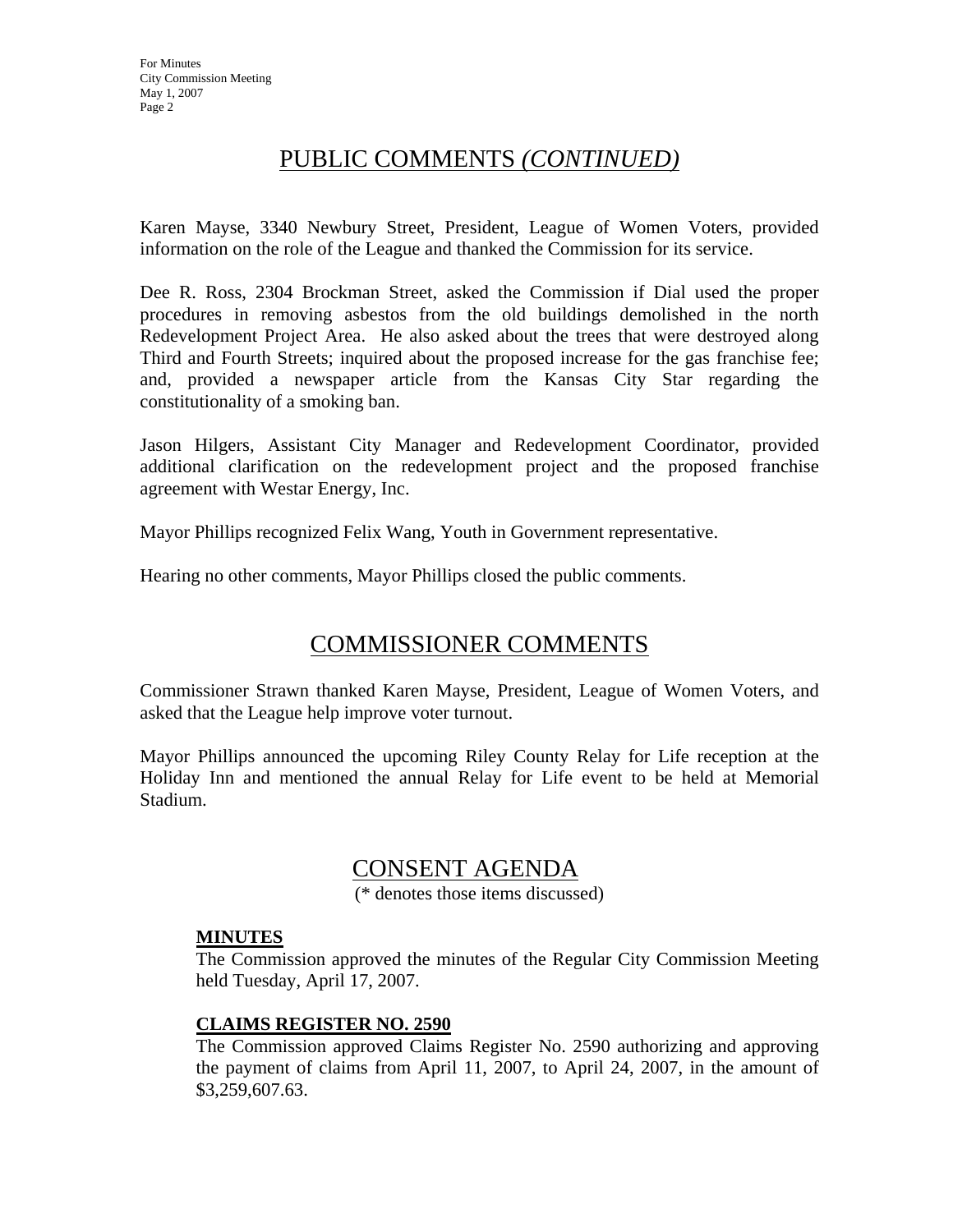## CONSENT AGENDA (*CONTINUED*)

#### **LICENSES – CEREAL MALT BEVERAGE**

The Commission approved a Cereal Malt Beverage License for calendar year 2007 for Short Stop #12, 2010 North Tuttle Creek Boulevard, Manhattan, Kansas, and Happy Valley, 1120 Laramie Street, Manhattan, Kansas.

#### **\* ORDINANCE NO. 6618 – FRANCHISE AGREEMENT – WESTAR ENERGY, INC.**

Chad Luce, representing Westar Energy, Inc., responded to questions from the Commission.

Gary Olds, 3308 Frontier Circle, asked about the franchise agreement with Westar Energy, Inc., and encouraged the Commission to reject the increased proposal at four percent.

Ron Fehr, City Manager, answered questions on the Westar Energy, Inc. franchise fee item.

The Commission approved Ordinance No. 6618 repealing Ordinance No. 4365 and authorizing the City to enter into a franchise agreement with Westar Energy, Inc.

#### **FIRST READING – AMEND – DOUGLASS CENTER ADVISORY BOARD**

The Commission approved first reading of an ordinance amending the governing of the Douglass Center Advisory Board.

#### **RESOLUTION NO. 050107-A – NAME CHANGE – PARTNER CITY ADVISORY COMMITTEE**

The Commission approved Resolution No. 050107-A. changing the name of Sister City Advisory Committee to Partner City Advisory Committee.

**\* NEGOTIATE CONTRACT – ENGINEERING SERVICES – MARLATT AVENUE DRAINAGE CHANNEL IMPROVEMENTS (SM0701)**

Steve Hampton, Acting City Engineer, provided additional information on the engineering selection process.

Ron Fehr, City Manager, provided additional information on the selection policy and local preference for consultants. He stated this is a City Commission policy and can be discussed further if a majority of Commissioners want to pursue that.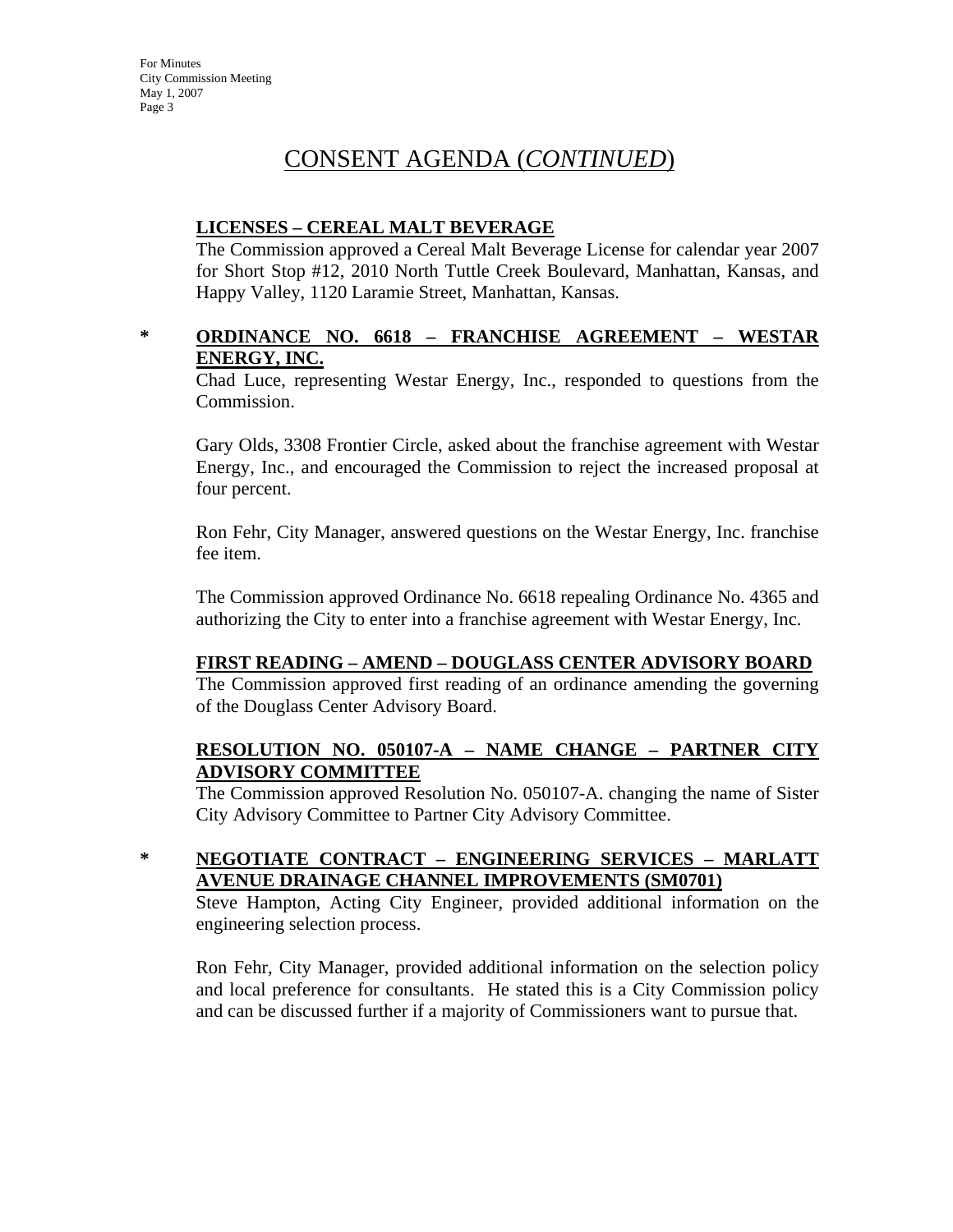## CONSENT AGENDA (*CONTINUED*)

#### **\* NEGOTIATE CONTRACT – ENGINEERING SERVICES – MARLATT AVENUE DRAINAGE CHANNEL IMPROVEMENTS (SM0701)** *(CONTINUED)*

Buck Driggs, Manhattan Office Manager, HWS Consulting Group, informed the Commission that they have 15 employees in Manhattan and that 90 to 95 percent of the fees generated from this project will stay in the Manhattan office.

Steve Hampton, Acting City Engineer, responded to questions regarding long-term maintenance costs associated with the project.

The Commission accepted the recommendation of the Selection Committee and authorized City Administration to negotiate a contract with HWS Consulting Group, Inc., of Manhattan, Kansas, for the Marlatt Avenue Drainage Channel Improvements (SM0701).

#### **\* AWARD CONTRACT – GRAND MERE VANESTA ADDITION, UNIT 2, IMPROVEMENTS (ST0629, WA0627, SS0623, SM0605)**

Dee R. Ross, 2304 Brockman Street, asked about Grand Mere Vanesta Addition and if the City of Manhattan would be helping to pay for this project.

Ron Fehr, City Manager, and Rob Ott, Interim Director of Public Works, responded to questions regarding the benefit district and cost share for storm water improvements.

Dee R. Ross, 2304 Brockman Street, asked why only a few contractors have received the privilege from the City to help pay for improvements.

Ron Fehr, City Manager, and Mayor Phillips responded to questions regarding City participation and balance of providing for a greater public good.

The Commission accepted the Engineer's Estimate in the amount of \$1,900,000.00 and awarded a construction contract in the amount of \$1,273,518.79, the low bidder, Manhattan Trenching, Inc., of Manhattan, Kansas, for the Grand Mere Vanesta Addition, Unit 2, for Street (ST0629), Stormwater (SM0605), Water (WA0627), and Sanitary Sewer (SS0623) Improvements.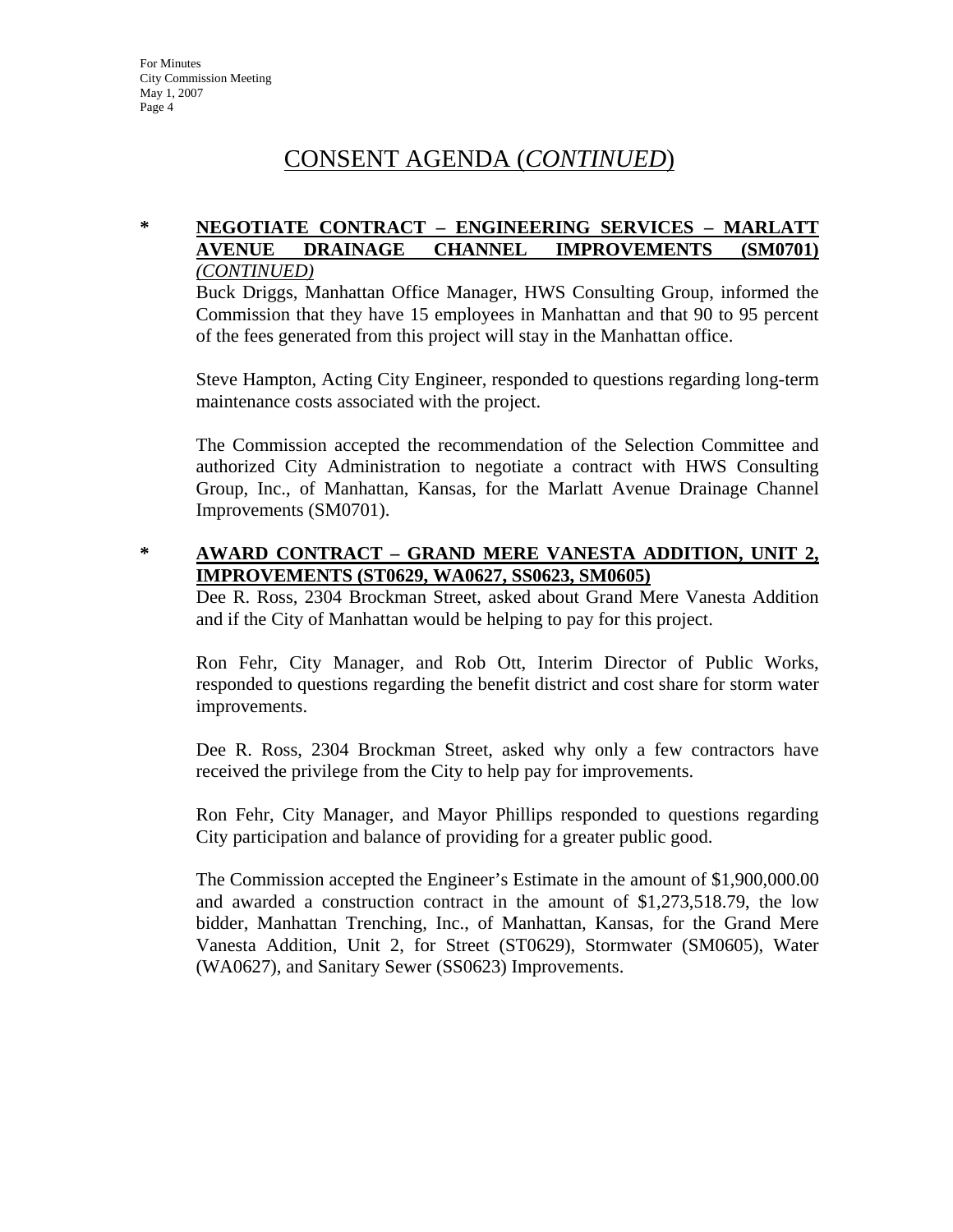## CONSENT AGENDA (*CONTINUED*)

#### **AWARD CONTRACT – SANITARY SEWER MANHOLE REHABILITATION PROJECT**

The Commission authorized the Mayor and City Clerk to execute an agreement to a maximum of \$50,000.00 with Utility Maintenance Contractors, of Wichita, Kansas, for a Sanitary Sewer Manhole Rehabilitation Project.

#### **AWARD CONTRACT – CURED-IN-PLACE SEWER LINING**

The Commission accepted the low bid in the amount of \$20.85 per linear foot for 8-inch of sewer pipe and awarded a contract to Instituform, of Chesterfield, Missouri, for the Sewer Lining Project.

#### **\* NEGOTIATE CONTRACT – UPDATE – AIRPORT MASTER PLAN**

Peter Van Kuren, Airport Director, responded to questions from the Commission.

The Commission accepted the recommendation of the Airport Master Plan Consultant Selection Committee and authorized City Administration to negotiate a contract with HNTB Corporation, of Overland Park, Kansas, to Update Airport Master Plan.

#### **FEMA/FIREFIGHTERS GRANT APPLICATION**

The Commission authorized City Administration to proceed with a Federal Emergency Management Agency/U.S. Fire Administration 2007 Assistance to Firefighters Grant application with 10% funding coming from the Fire Equipment Reserve Fund.

#### **BOARD APPOINTMENTS**

The Commission approved appointments by Mayor Phillips to various boards and committees of the City.

#### *Aggieville Business Improvement District Advisory Board*

Appointment of Kale Becker, 2508 Meade Circle, to fill an unexpired term. Mr. Becker's term begins immediately, and will expire on December 31, 2007.

#### *Partner City Advisory Committee*

Re-appointment of Liz Beikmann, 1021 E.  $26<sup>th</sup>$  Ave., to a three-year term. Ms. Beikmann's term begins immediately, and will expire on August 31, 2009.

Re-appointment of Maxine Coffey, 1728 Kings Road, to a three-year term. Ms. Coffey's term begins immediately, and will expire on August 31, 2009.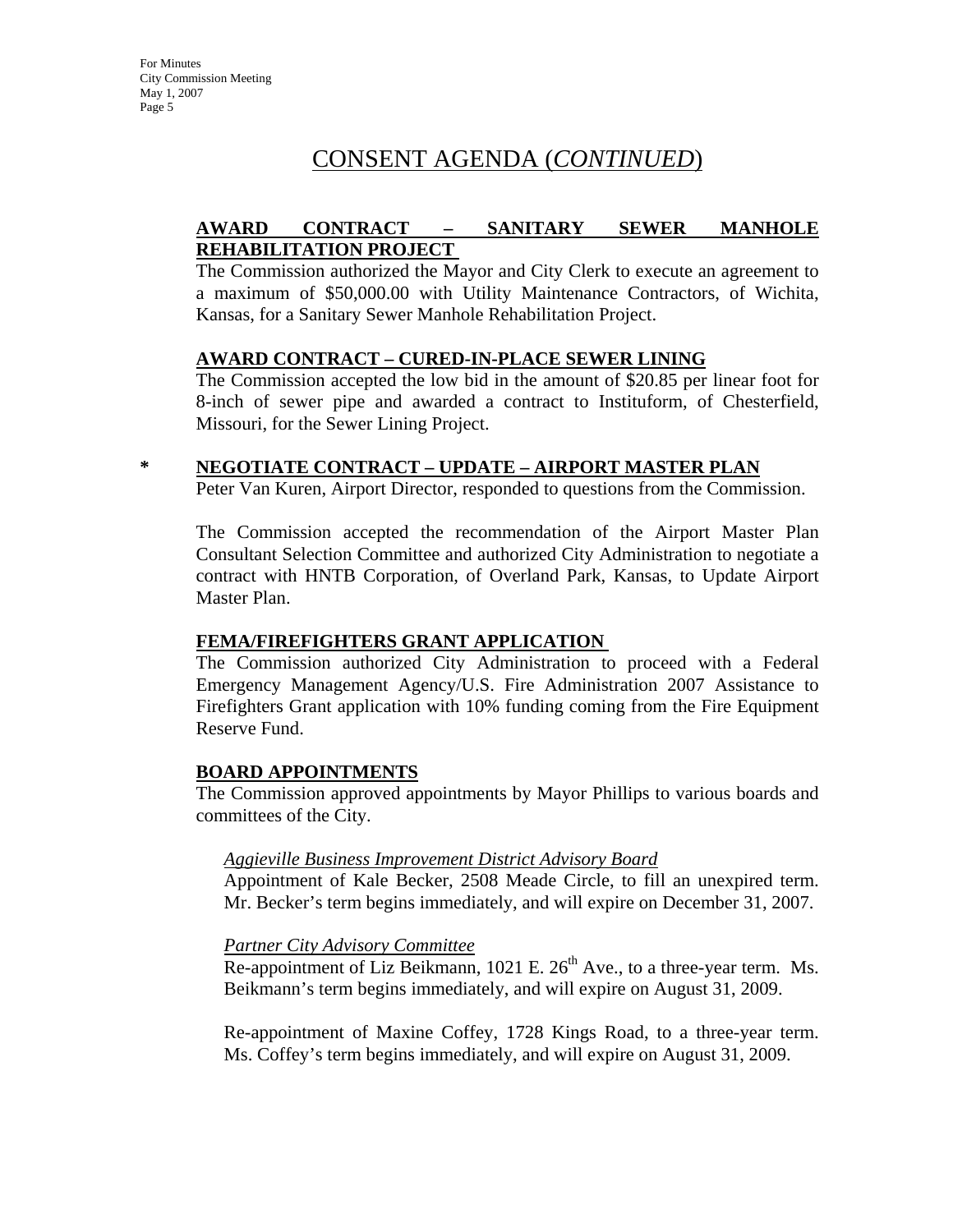## CONSENT AGENDA (*CONTINUED*)

#### **BOARD APPOINTMENTS** *(CONTINUED)*

#### *Partner City Advisory Committee*

Re-appointment of Cindy Zapletal, 3909 Barbara Lane, to a three-year term. Ms. Zapletal's term begins immediately, and will expire on August 31, 2009.

#### *Riley County Law Enforcement Board*

The Riley County Law Enforcement Board appointments are made subject to Policy Resolution No. 091906-A, and the appointees are deemed to have consented to the provisions of that Policy as a condition of their appointment.

Appointment of Commissioner Strawn, 1551 Williamsburg Court, to fill an unexpired (At-Large) term. Commissioner Strawn's term begins immediately, and will expire on December 31, 2008.

Appointment of Commissioner Snead, 810 Pierre Street, to fill an unexpired (At-Large) term. Commissioner Snead's term begins immediately, and will expire on December 31, 2008.

After discussion, Commissioner Snead moved to approve the consent agenda. Commissioner Sherow seconded the motion. On a roll call vote, motion carried 5-0, with the exception of Item D, ORDINANCE NO. 6618 – FRANCHISE AGREEMENT – WESTAR ENERGY, INC., which carried 4-1 with Commissioner Strawn voting against the item.

## GENERAL AGENDA

#### **PUBLIC HEARING - MUNICIPALLY OWNED AND OPERATED FACILITY - THE CITY OF MANHATTAN'S WATER TREATMENT PLANT IMPROVEMENTS**

Eric Cattell, Assistant Director for Planning, presented the item.

Jerry McIntyre, Deputy Director of Public Works – Utilities, introduced Tom Krylie, Carollo Engineers.

Tom Krylie, Project Engineer, Carollo Engineers, provided additional information on the proposed improvements and water quality.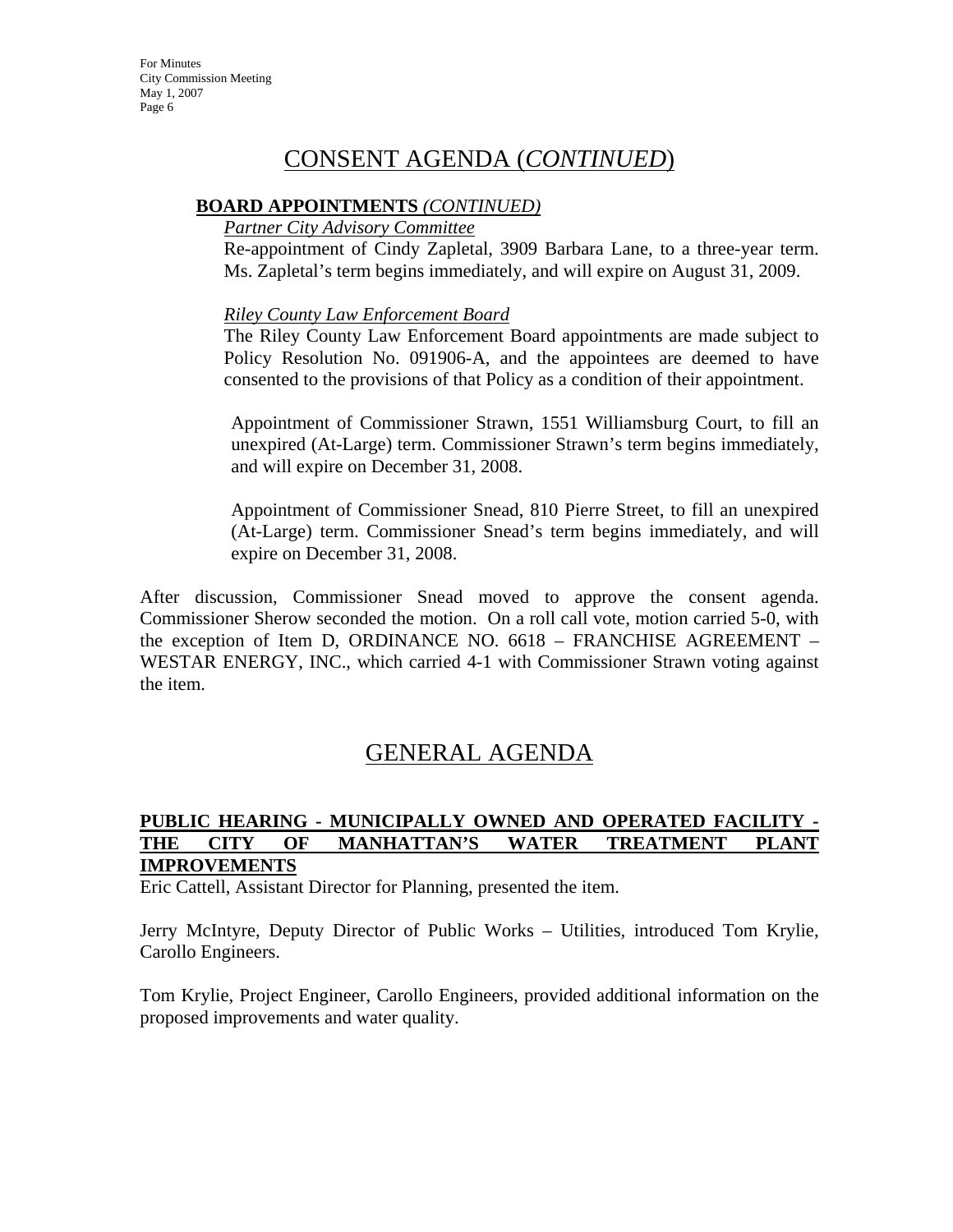## GENERAL AGENDA (*CONTINUED*)

#### **PUBLIC HEARING - MUNICIPALLY OWNED AND OPERATED FACILITY - THE CITY OF MANHATTAN'S WATER TREATMENT PLANT IMPROVEMENTS** *(CONTINUED)*

Jerry McIntyre, Deputy Director of Public Works – Utilities, answered questions from the Commission and explained the process at the Water Treatment Plant.

Mayor Phillips opened the public hearing.

Hearing no comments, Mayor Phillips closed the public hearing.

#### **FIRST READING - MUNICIPALLY OWNED AND OPERATED FACILITY - THE CITY OF MANHATTAN'S WATER TREATMENT PLANT IMPROVEMENTS**

Tom Krylie, Project Engineer, Carollo Engineers, provided additional information on the current infrastructure, proposed improvements to be made and the approximate cost of the project.

Bernie Hayen, Director of Finance, and Ron Fehr, City Manager, provided information on a possible water rate increase and indicated that as part of the utilities budget, the item would be brought to you at budget time for your consideration.

Tom Krylie, Project Engineer, Carollo Engineers, explained population trends and water usage to meet demand until 2030. He then answered additional questions from the Commission.

Bernie Hayen, Director of Finance, explained the KDHE loan program, which would provide a low interest rate to pay for the expansion. He then answered questions from the Commission.

Jerry McIntyre, Deputy Director of Public Works – Utilities, and Tom Krylie, Project Engineer, Carollo Engineers, provided background information on the facility needs plan and, population growth and land use plans used to project future water demand.

Jerry McIntyre, Deputy Director of Public Works – Utilities, and Ron Fehr, City Manager, responded to questions regarding the plant, water wells, and safety and efficiency measures that would be achieved.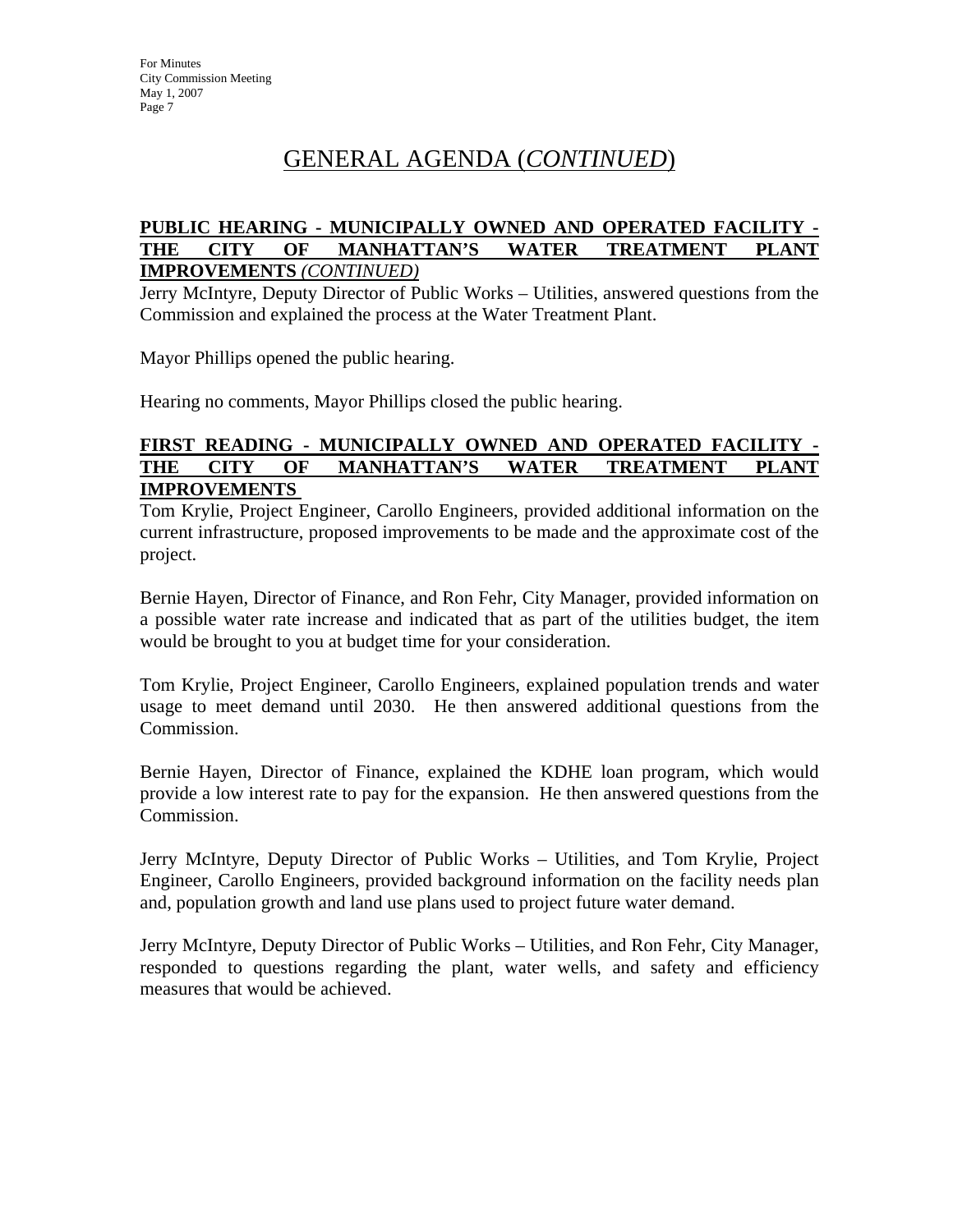## GENERAL AGENDA (CONTINUED)

#### FIRST READING - MUNICIPALLY OWNED AND OPERATED FACILITY -**THE CITY** OF **MANHATTAN'S WATER TREATMENT PLANT IMPROVEMENTS (CONTINUED)**

After discussion, Commissioner Hatesohl moved to find that the public interests to be served by the proposed Water Treatment Plant improvements, consisting of a disinfection/electrical building and off-street parking, outweigh the impacts upon legitimate community interests, as mitigated by the conditions of approval; and, Approve first reading of an ordinance authorizing the proposed Water Treatment Plant improvements, consisting of a disinfection/electrical building and off-street parking, based on the findings in the Staff Report, with the one condition of approval recommended by the Planning Board (See Attachment No. 1). Commissioner Snead seconded the motion. On a roll call vote, motion carried 5-0.

#### FIRST READING OF AN ORDINANCE DESIGNATING "NO PARKING" ALONG A PORTION OF VISTA LANE

Rob Ott, Interim Director of Public Works, presented the item. He then answered questions from the Commission.

After discussion, Commissioner Snead moved to approve first reading of an ordinance designating "No Parking" along a portion of Vista Lane. Commissioner Sherow seconded the motion. On a roll call vote, motion carried 5-0.

#### **ADJOURNMENT**

At 8:25 p.m. the Commission adjourned.

MC. City Clerk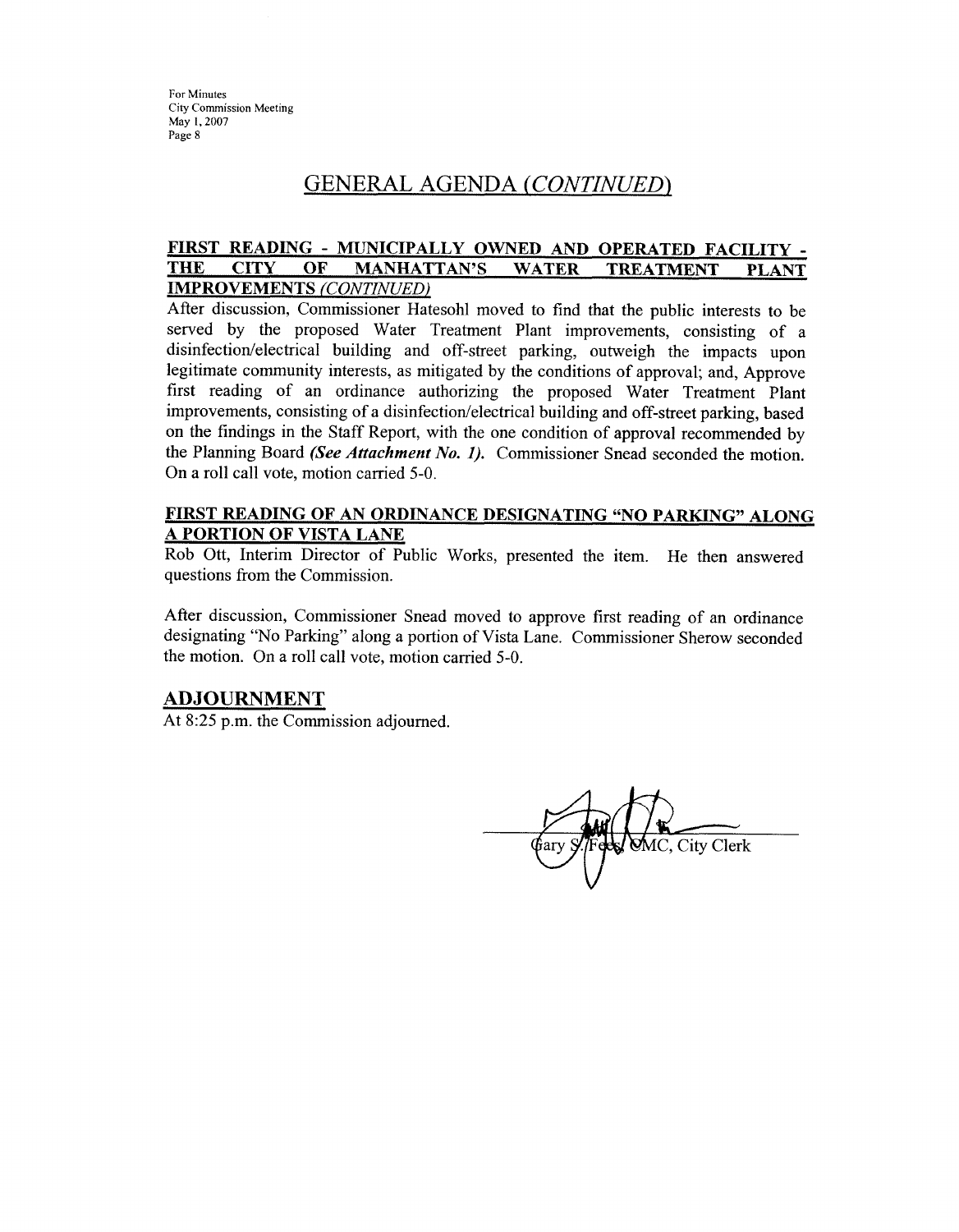*Attachment No. 1*

## **STAFF REPORT STATE OR MUNICIPAL FACILITY REVIEW**

### **APPLICANT:** City of Manhattan.

**ADDRESS:** 1101 Poyntz Avenue.

**LOCATION:** Water Treatment Plant at North 3<sup>rd</sup> Street and Tuttle Creek Boulevard.

**AREA:** Approximately 10 acres**.**

**DATE OF PUBLIC NOTICE PUBLICATIONS:** Monday, March 26, 2007, and Tuesday, April 10, 2007.

#### **DATE OF PUBLIC HEARING: PLANNING BOARD:** Monday, April 16, 2007. **DATE OF PUBLIC HEARING: CITY COMMISSION:** Tuesday, May 1, 2007.

 (Note: In addition to the Public Hearings, the Public Works Department will hold a Public Meeting with the neighborhood to discuss the proposed improvements and is scheduled for April 12, 2007, letter attached.)

*At the conclusion of the hearing, the Manhattan Urban Area Planning Board shall forward its recommendation to the Governing Body. Such recommendation shall include all factors and reasons the Board relies upon to support such recommendation. In arriving at such recommendation, the Planning Board shall balance the public interests to be served by the construction or expansion of the utility or facility, as opposed to the impact upon interests intended to be protected by the Zoning Regulations. In balancing such interests, the Planning Board shall consider factors, such as:* 

**EXISTING USE:** The City of Manhattan's Water Treatment Plant.

**PROPOSED USE:** Proposed improvements include a new disinfection/electrical building and 8-10 new off-street parking spaces along the south entrance drive. An existing offstreet parking area located to the west of the new disinfection building will now be used for deliveries. A sidewalk for pedestrian access will be provided from the new parking area to the front steps of the filtration building. *(Note: At the time of advertisement of the public hearing, it was anticipated that information on the future filtration building and clearwell/pump station expansions, shown on the attached site plan, would be available*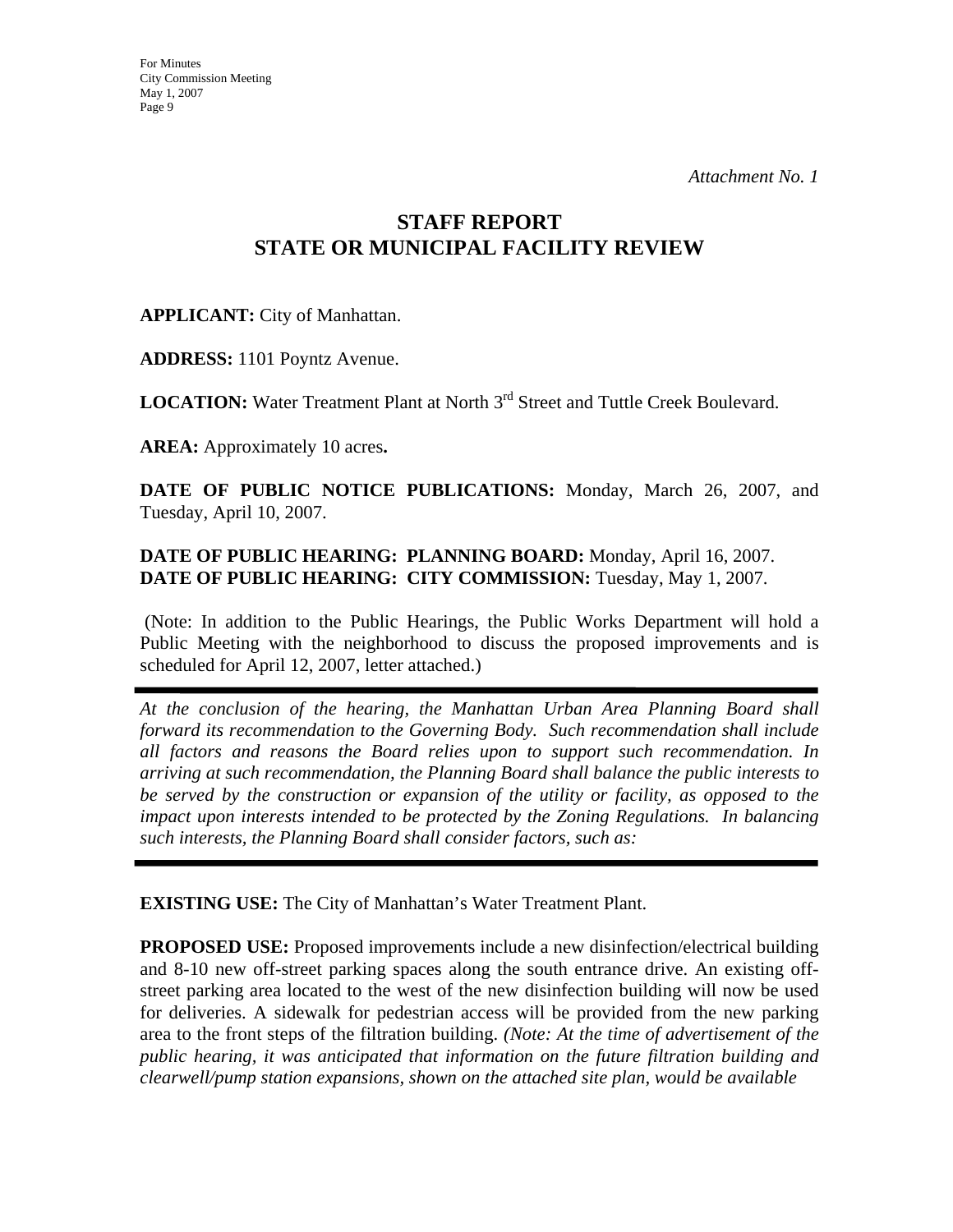*Attachment No. 1*

For Minutes City Commission Meeting May 1, 2007 Page 10

*for consideration; however, that is not the case. As a result the only improvements under consideration are the new disinfection building and new parking area. Future improvements will require a new application.)*

The disinfection/electrical building is a brick and concrete one story, approximately 22 feet in height, structure designed to architecturally be consistent with the materials of the filtration building. The sculpture on the front of the filtration building will be relocated to the east façade of the new disinfection building. The building measures approximately 48 feet by 61 feet, or 2,928 square feet in area consisting of an electrical room chlorine storage area and chlorine feed space.

All improvements are proposed on the east side of the site (*see attached application documents provided by the City of Manhattan's Public Works Department*).

**PHYSICAL AND ENVIRONMENTAL CHARACTERISTICS:** The Water Treatment Plant site is located at the base of Bluemont Hill and slopes to the southeast. Goodnow Park is on the western, southern, and along the northern boundary of the site, with the eastern boundary of the site being Tuttle Creek Boulevard and N. 3rd Street rights-of-way.

The existing facilities dominate the site and include: 2 primary and 2 secondary basins, a chemical and filter building, an electrical substation, pumping stations, ammonia/CO2 building and off-street parking. In addition, there are underground water storage tanks and reservoirs, and underground piping and pumping systems. The front yard along the Tuttle Creek Boulevard frontage is an open landscaped yard. The majority of the site is enclosed by an approximate 8-foot chain link security fence, the top 2-feet topped with barbed wire.

No portion of the site is in a 100 Year or 500 Year Flood plain.

**THE NATURE AND SCOPE OF THE MUNICIPALITY OR STATE AGENCY:**  The City of Manhattan is a city of the first class with an approximate population of 50,000. The City provides a full range of municipal level services within nine departments including: the Manager's Office, Community Development, Parks & Recreation, Finance, Airport, Public Works, Legal Department, Fire Services and Human Resources.

**THE FUNCTION OF THE UTILITY OR FACILITY:** The City of Manhattan's Public Works Department has the responsibility of ensuring that the Water Treatment Plant provides for the treatment and distribution of a safe and dependable drinking water supply. The proposed improvements, described above, are necessary to maintain this function for a growing population, which is served by the Water Treatment Plant.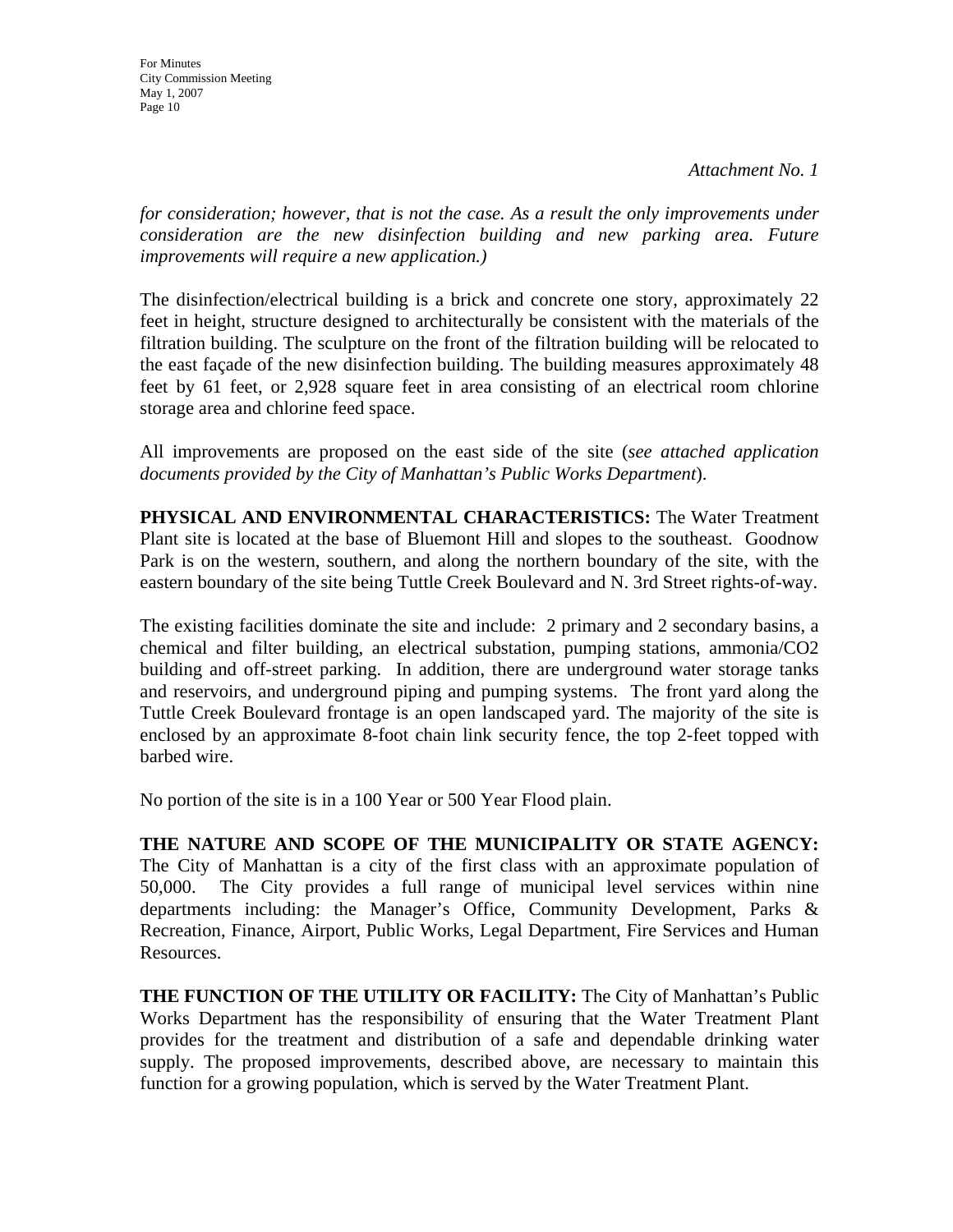*Attachment No. 1*

**THE EXTENT OF THE PUBLIC INTEREST TO BE SERVED BY THE UTILITY OR FACILITY:** As noted above, the public interest to be served includes the residents of the City, as well as residents and other users outside of the City that depend on safe drinking water.

**THE EFFECT THAT REGULATION OF THE CONSTRUCTION, OR EXPANSION, EITHER BY THE IMPOSITION OF REQUIREMENTS NECESSARY TO MITIGATE IMPACTS OR BY A COMPLETE DENIAL, WILL HAVE UPON THE MUNICIPALITY'S, OR STATE AGENCY'S, ABILITY TO EFFICIENTLY, ECONOMICALLY AND PRUDENTLY MEET THE PUBLIC INTERESTS THEY ARE SERVING:** Denial of the proposed renovation and expansion plans would prohibit the City of Manhattan from implementing and complying modernization improvements for clean and safe water.

**THE IMPACT THAT CONSTRUCTION OR EXPANSION OF THE UTILITY OR FACILITY WILL HAVE UPON THE LEGITIMATE INTERESTS OF THAT PORTION OF THE COMMUNITY IN WHICH IT IS PROPOSED TO BE LOCATED:** Minimal to no impact is expected on properties in nearby residential and commercial neighborhoods located to the west and south. The proposed improvements are within the same proximity of existing improvements within the grounds of the site. The closest residential dwelling and commercial building is approximately 300-feet to the south from the new disinfection building and approximately 200to 175 feet, respectively, from the new parking area. Future filtration building expansion and clearwell pump building cannot be determined at this time.

To the north, south, and west is Goodnow Park, which adjoins the site. No affect is expected on the Park. No green or open space is lost as a result of the proposed improvements, because all improvements take place within the grounds of the Water Treatment Plant site.

The improvements are 450-600 feet from residential uses to the west.

To the east is Tuttle Creek Boulevard and the disinfection building is approximately 90 feet to the front property line along Tuttle Creek Boulevard. New parking is approximately 40-50 feet from the property line along N.  $3<sup>rd</sup>$  Street.

All chemical deliveries to the site will continue to be made through the front entrance (east side of the site) off N.  $3<sup>rd</sup>$  Street.

No change in lighting is proposed.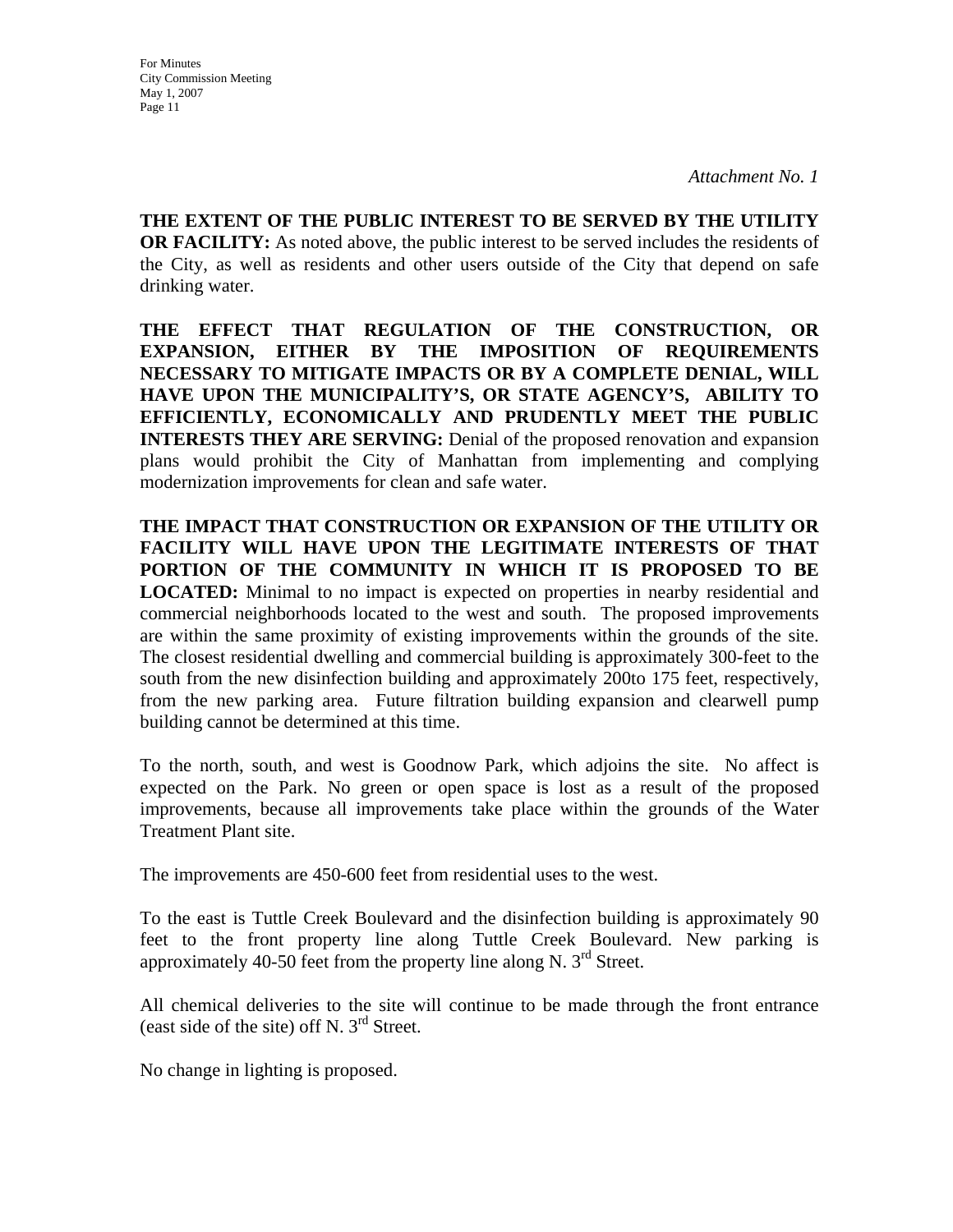*Attachment No. 1*

The proposed improvements will not generate any odors. Proposed improvements have been reviewed by Building Code Services and the Fire Department and there are no negative issues associated with the preliminary plans. Final building plans must be reviewed and approved by Code Service and the Fire Department and must conform to Building Code and Fire Safety requirements before approval and construction.

**IF THE OWNER OF THE UTILITY OR FACILITY IS THE CITY OF MANHATTAN, AND IF THE FACILITY OR UTILITY IS OF A TYPE EMBRACED WITHIN THE COMPREHENSIVE PLAN, WHETHER OR NOT IT IS IN CONFORMITY WITH THAT PLAN:** As a public facility, The Manhattan Urban Area Comprehensive Plan shows the site as IND, Industrial, which reflects the processing nature of the plant, which connects to the water well field area to the east in the industrial park.

**OTHER FACTORS AS THE PLANNING BOARD DEEMS APPROPRIATE AND RELEVANT:** None.

**STAFF RECOMMENDATION:** City Administration recommends approval of the proposed improvements to include:

1. Proposed improvements shall be limited to a new disinfection/electrical building and new off-street parking.

*The Planning Board shall not recommend approval of the request unless it determines, by a preponderance of the evidence, that the public interests to be served by the construction or expansion of the utility or facility outweigh any impact upon legitimate community interests, as such impact is mitigated by any requirements of the Planning Board.* 

*If the Planning Board recommends approval, they shall also recommend any requirements or conditions they deem necessary to mitigate impacts caused by such use. Such requirements or conditions may include, but are not limited to, any bulk, or other requirements, which would have otherwise been applicable within the zoning district in which the proposed use is to be placed.*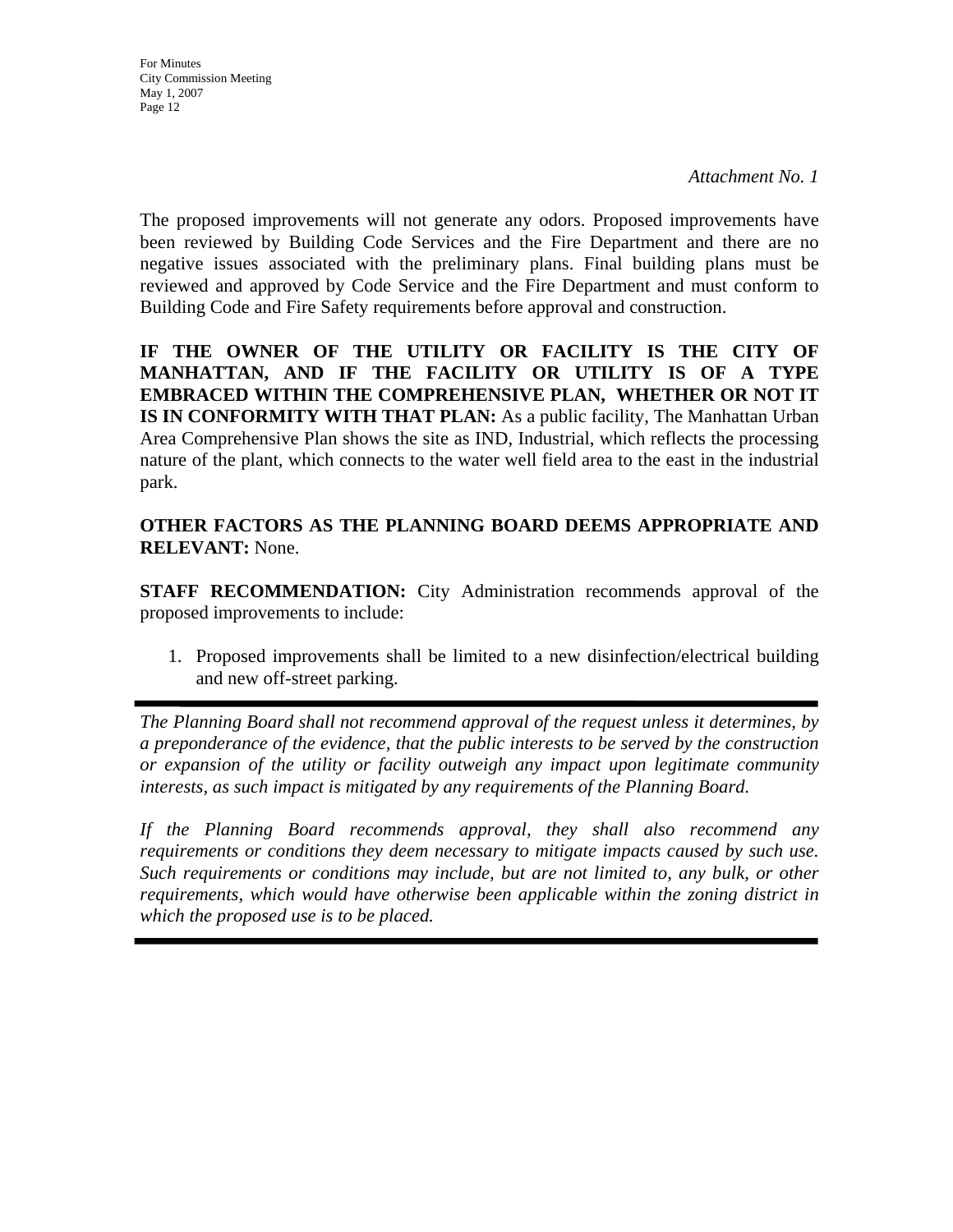*Attachment No. 1*

## **ALTERNATIVES**

It appears the Planning Board has the following alternatives concerning the issue at hand. The Board may:

- 1. Hold a public hearing on the proposal and, following the hearing, recommend approval of a proposed new disinfection/electrical building and new off-street parking, based on the findings in the staff report, with the condition of approval recommended by City Administration.
- 2. Hold a public hearing on the proposal and, following the hearing, recommend denial of a proposed new disinfection/electrical building and new off-street parking, for specifically stated reasons.
- 3. Hold a public hearing on the proposal and, following the hearing, modify the site plan and/or condition of approval, to meet the needs as perceived by the Planning Board, and establish such conditions, if any, as deemed necessary to mitigate any impacts created by the proposed new disinfection/electrical building and new off-street parking.
- 4. Table the public hearing of a proposed new disinfection/electrical building and new off-street parking, for specifically stated reasons and provide further direction to City Administration.

## **RECOMMENDATION**

City Administration recommends that the Planning Board:

- 1. Hold a public hearing on the proposed new disinfection/electrical building and new off-street parking;
- 2. Determine by a preponderance of the evidence, that the public interests to be served by the proposed new disinfection/electrical building and new off-street parking, outweigh the impacts upon the legitimate community interests, as mitigated by requirements of the Planning Board; and,
- 3. Recommend approval of the proposed new disinfection/electrical building and new parking, with the condition of approval recommended by City Administration. This recommendation is based on the findings in the Staff Report.